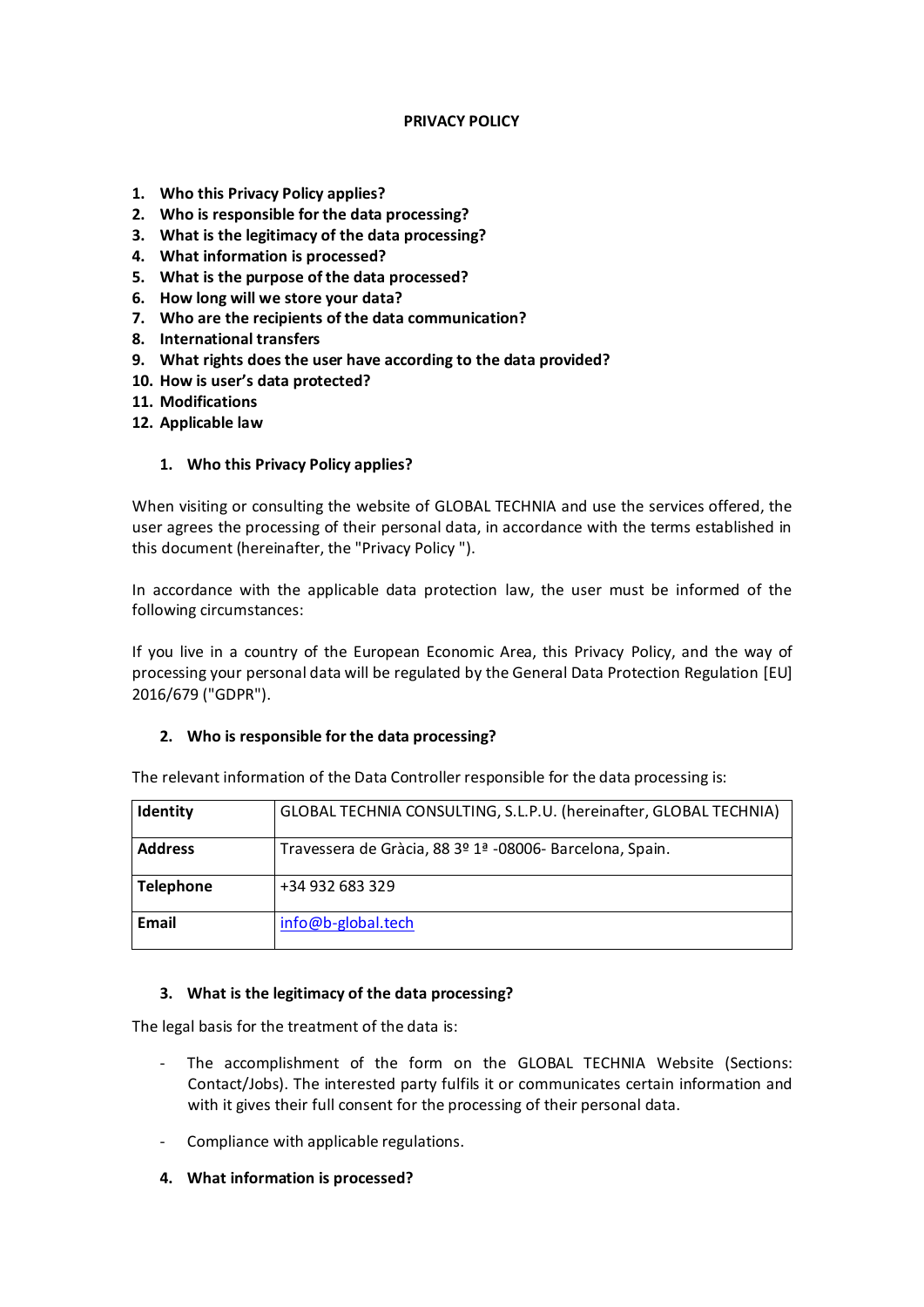The information received from users is collected as explained below.

a) Information that users provide **directly**: GLOBAL TECHNIA collects and stores certain information that the user enters on the GLOBAL TECHNIA Website or that may be provided in any other way.

| "Contact/Jobs". | The information that the user provides when I Identification data |  |
|-----------------|-------------------------------------------------------------------|--|
|                 | he/she requests information on the GLOBAL                         |  |
|                 | TECHNIA Website. That is, full name and e-mail                    |  |
|                 | address.                                                          |  |
|                 |                                                                   |  |

b) Information that users provide **indirectly**:

| <b>Proprietary and</b> | GLOBAL TECHNIA uses its own and third-party   Identification data |                  |
|------------------------|-------------------------------------------------------------------|------------------|
| third-party cookies    | cookies to distinguish it from other users of our                 |                  |
|                        | website. To do this, without being exhaustive, it                 | Navigation data. |
|                        | collects the following information, the type of                   |                  |
|                        | search engine, the operating system, including the                |                  |
|                        | content it consults and the time of day it does it, as            |                  |
|                        | well as the online identifier (that is, the IP assigned           |                  |
|                        | to your device).                                                  |                  |
|                        |                                                                   |                  |

- **4.1.Data quality:** The user must guarantee, to GLOBAL TECHNIA and to third parties, the quality of the information and personal data provided through the GLOBAL TECHNIA Website. This implies that all personal data and information provided must be real, truthful, updated and belong to the user and not to a third party. If it belongs to a third party, it is understood that it is obtained with the third party's consent and it is requested that the third party is invited to read the legal texts as soon as possible.
- **4.2.Data modification:** The user must notify GLOBAL TECHNIA of any modification that may occur in the personal data provided, responding in any case to the truthfulness and accuracy of the data provided at any time.

## **5. What is the purpose of the data processed?**

| <b>Resolution of</b><br>doubts and<br>queries | This section is created so that users can contact GLOBAL TECHNIA and<br>briefly report their doubts or needs and in this way, we can communicate<br>with them. Likewise, users who are interested in being part of our team<br>may send a link to their CV (LinkedIn). |
|-----------------------------------------------|------------------------------------------------------------------------------------------------------------------------------------------------------------------------------------------------------------------------------------------------------------------------|
| <b>Transmission of</b>                        | When it is strictly necessary for the services requested if GLOBAL                                                                                                                                                                                                     |
| data to third                                 | TECHNIA collaborates with third parties.                                                                                                                                                                                                                               |
| parties                                       | When GLOBAL TECHNIA has express and unequivocal authorisation by<br>$\overline{\phantom{a}}$                                                                                                                                                                           |
| (exceptions)                                  | the user.                                                                                                                                                                                                                                                              |
|                                               | When requested by the competent authority in the exercise of its<br>$\overline{\phantom{a}}$                                                                                                                                                                           |
|                                               | functions (to investigate, prevent or take actions related to illegal                                                                                                                                                                                                  |
|                                               | actions).                                                                                                                                                                                                                                                              |
|                                               | If required by regulations.                                                                                                                                                                                                                                            |
| <b>Proprietary and</b>                        | To provide a better browsing experience and inform us about your last<br>$\overline{\phantom{a}}$                                                                                                                                                                      |
| third-party                                   | visit to our website.                                                                                                                                                                                                                                                  |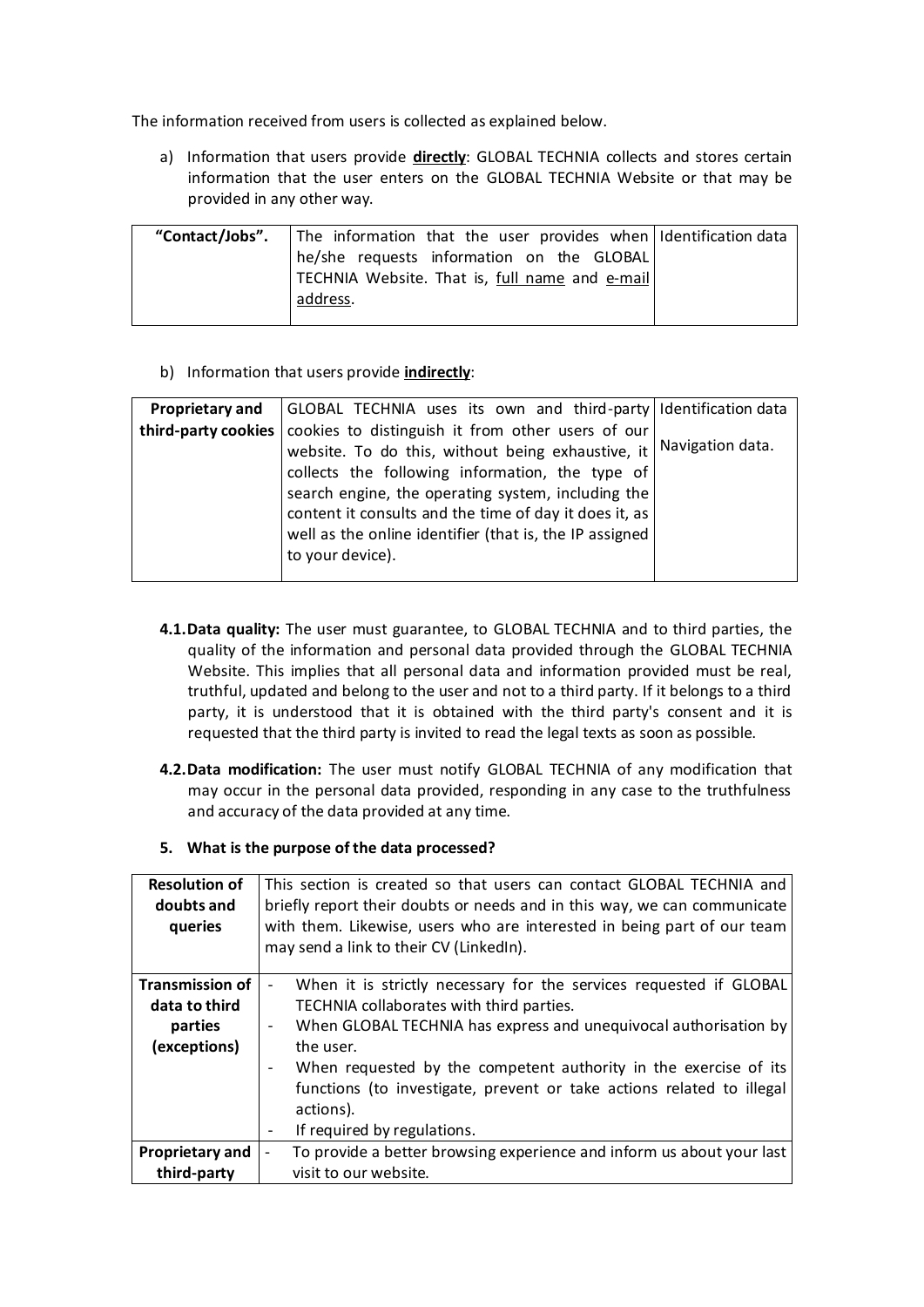| cookies | Most browsers admit the use of cookies automatically, but you can<br>$\overline{\phantom{a}}$<br>configure your browser to be warned on your computer screen about<br>the receipt of cookies and, in this way, prevent their installation on |
|---------|----------------------------------------------------------------------------------------------------------------------------------------------------------------------------------------------------------------------------------------------|
|         | your hard drive.                                                                                                                                                                                                                             |
|         | For further information about cookies and its purposes for which we use                                                                                                                                                                      |
|         | them, visit our <b>Cookies Policy</b> (LINK)                                                                                                                                                                                                 |

# **6. How long will we store your data?**

GLOBAL TECHNIA will store the user's personal data during the time that is reasonably necessary to: comply with any of the other purposes mentioned in this Privacy Policy, comply with current legislation, regulatory requirements, and pertinent orders of competent courts, or, in any case, while we send you information and the interested party does not request its suppression or opposition.

Your personal data will be anonymised or deleted once it is no longer relevant for the purposes for which it was collected.

# **7. Who are the recipients of the data communication?**

As indicated in the previous section, the personal data that GLOBAL TECHNIA collects is exclusively used for the purpose defined on the GLOBAL TECHNIA Website. To achieve this objective and the correct provision of the service, GLOBAL TECHNIA may share certain personal data:

- Prior legal requirement, GLOBAL TECHNIA may share information with organisations of executive authorities and/or third parties regarding requests for information related to criminal investigations and alleged illegal activities.
- With the consent of the user: apart from the consent previously established, users will be informed if any information about them is provided to commercial partners of the Website, or to third parties, for purposes other than those declared on the GLOBAL TECHNIA Website (for example, for commercial purposes), so that they could decide that their information is not shared. None of the above data communications include selling, renting, sharing, or otherwise revealing users' personal information for commercial purposes in a manner contrary to the commitments acquired in this Privacy Policy.

# **8. International transfers**

If we make transfers of your personal data to a third country, that is, a country outside the European Economic Area (the countries of the European Union plus Liechtenstein, Iceland, and Norway), we will comply with all the laws applicable to such transfer, including ensuring that your personal data is kept secure and the presence of safeguards to ensure that there is adequate protection. For this effect, GLOBAL TECHNIA will use standard data protection clauses adopted by the European Commission.

# **9. What rights does the user have according to the data provided?**

The user may exercise the following rights before GLOBAL TECHNIA:

The right to be informed: The user has the right to be provided with clear, transparent, and easily understandable information about how we use your information and your rights. Therefore, we are providing you with the information in this Privacy Policy.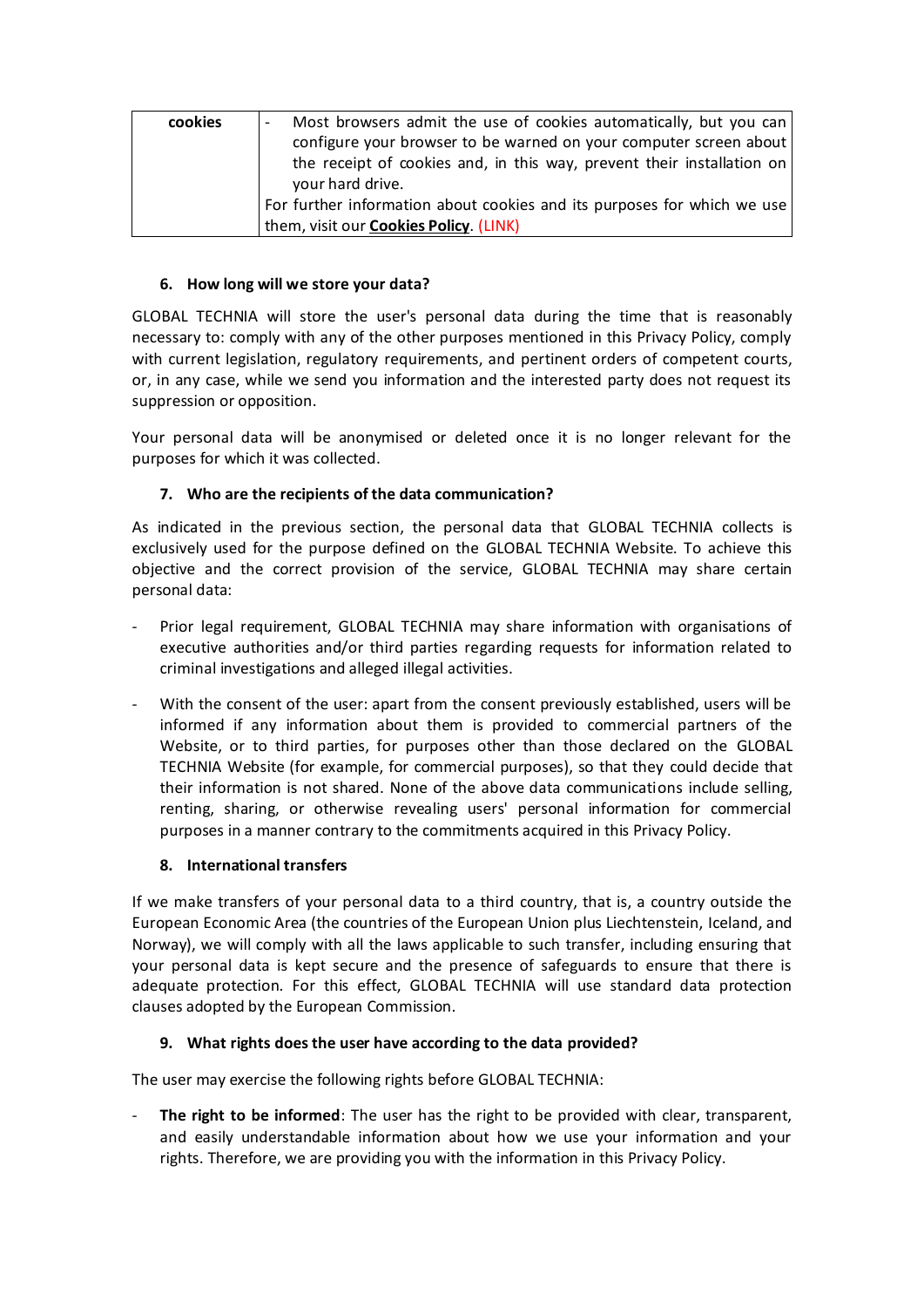- The right of access: The user has the right to obtain access to their own information (if we are processing it), and certain other information (like that provided in this Privacy Policy). This is so you are aware and can check that we are using your information in accordance with data protection law.
- **The right to rectification:** The user is entitled to have their information (inaccurate data) corrected if it is inaccurate or incomplete.
- The right to erasure: This is also known as 'the right to be forgotten' and, in simple terms, enables you to request the deletion or removal of your information where there is no compelling reason for us to keep using it. This is not a general right to erasure; there are exceptions.
- The right to restrict processing: The user has the right to 'block' or suppress further use of their information. When processing is restricted, we can still store your information, but may not use it further. We keep lists of people who have asked for further use of their information to be 'blocked' to make sure the restriction is respected in future.
- The right to data portability: The user has the right to obtain and reuse their personal data for their own purposes across different services.
- The right to withdraw consent: The user has the right to withdraw to certain types of processing, including processing for marketing purposes. Except for compelling legitimate reasons, or the exercise or defence of possible claims.

The exercise of the rights is very personal; therefore, the user must prove his/her identity.

To exercise the rights provided for within the law, users can contact GLOBAL TECHNIA at [info@b-global.tech](mailto:info@b-global.tech) or by writing to the address listed in section 1 of this Policy. The communication must contain the following data and documents:

- Full name of the interested party, enclosing a photocopy of the National ID No. or other valid document that identifies him/her and, where appropriate, the person who represents him/her; the use of electronic signature will exempt presentation of these documents.
- The address of the interested party and petition for the specific request (the right to be exercised).

The user will also have the right to submit a claim to the Spanish Supervisory Authority [\(www.aepd.es\)](http://www.aepd.es/) when so deemed appropriate.

## **10. How is users' data protected?**

GLOBAL TECHNIA informs the user that it has adopted the necessary technical and organisational measures required by current Data Protection regulations to guarantee the security of your data to avoid its alteration, loss, access, or unauthorised processing.

As mentioned previously, the personal data provided by users through the GLOBAL TECHNIA Website will not be transferred to other entities or companies to be used for their own purposes. However, some companies subcontracted by GLOBAL TECHNIA may have access to personal data and personal information, always under the exclusive control of GLOBAL TECHNIA, for the sole purpose of providing a service necessary for the correct functioning of the GLOBAL TECHNIA Website.